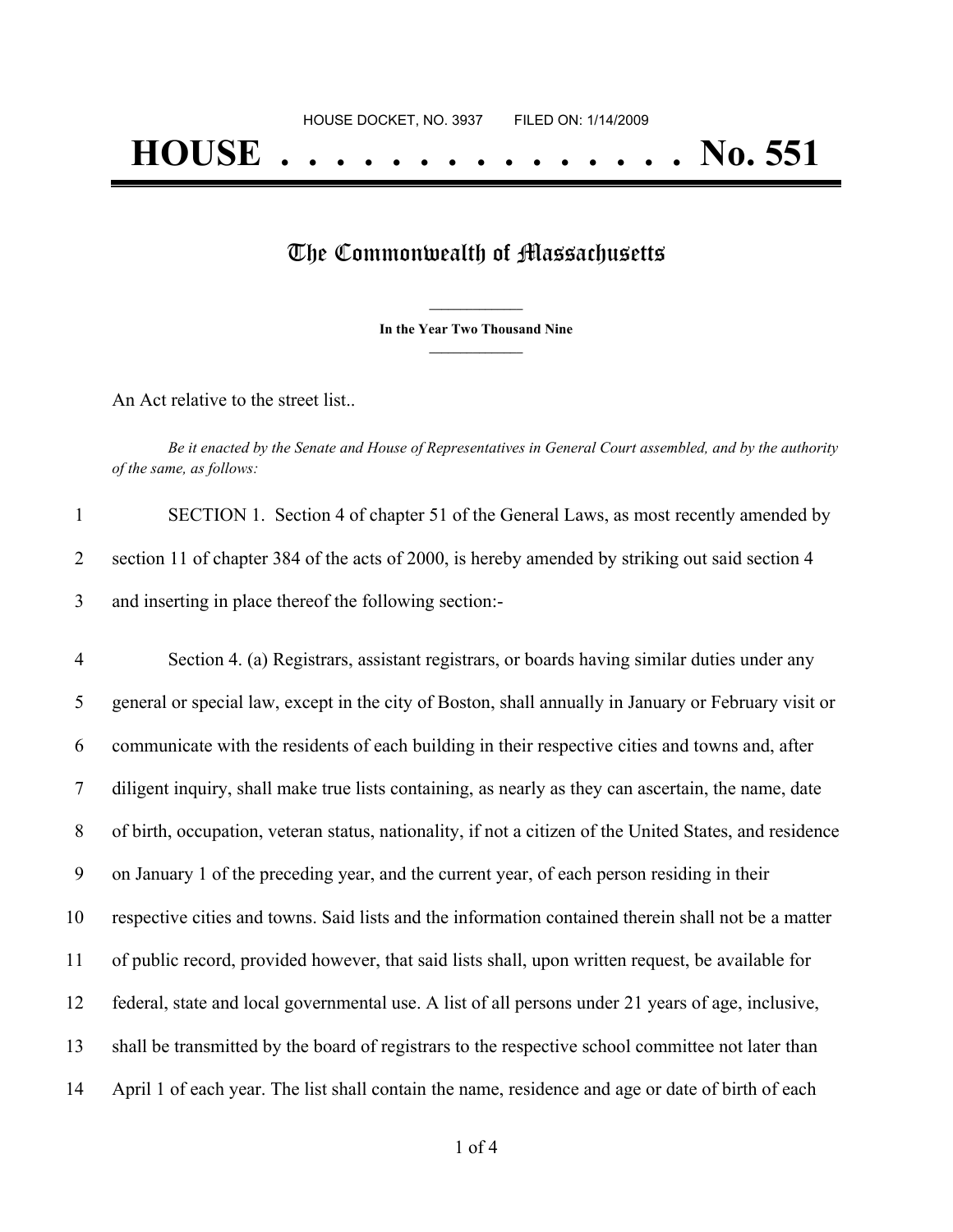such person, but said names shall not be disclosed to any person other than the respective school committee or board of trustees of a county agricultural school or their designated representatives. That proportion of any expenses incurred by the registrars under this section, equal to the proportion that the number of persons under 17 years of age bears to the total number of persons listed thereunder, shall be carried as an item in the school committee budget.

 (b) In the city of Boston, the registrars, assistant registrars or boards having similar duties under any general or special law, shall annually in January or February visit or communicate with the residents of each building in said city and, after diligent inquiry, shall make true lists containing, as nearly as they can ascertain, the name, date of birth, occupation, veterans status, nationality if not a citizen of the United States, and residence on January 1 of the preceding year and the current year, of each person 17 years of age or older residing in said city. Said lists and the information contained therein shall not be a matter of public record, provided however, that said lists shall, upon written request, be available for federal, state and local governmental use. (c)

 In any city or town which communicates with residents by mail for the purposes of obtaining such information, the communication shall state in boldface type on the postcard, envelope and printed material contained in such communication the following statement: "Warning: Failure to respond to this mailing shall result in removal from the active voting list and may result in removal from the voter registrations rolls." Registrars, assistant registrars or boards in such cities or towns communicating with residents by mail for the purposes of obtaining such information may require a response under the penalties of perjury.

of 4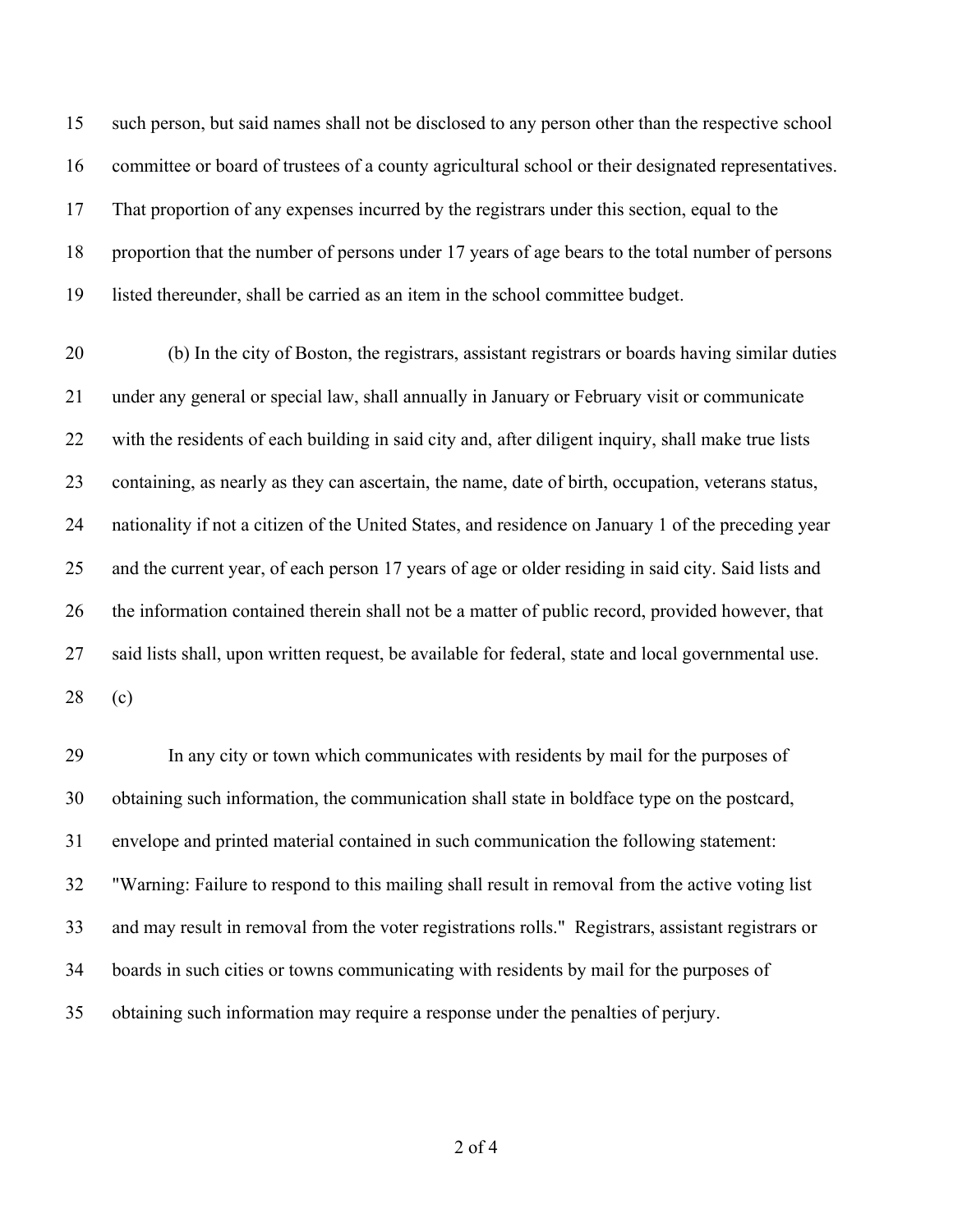(d) The name and address of any person who provides the registrars with a copy of a court order granting protection, or evidence of residence in a protective shelter, or an affidavit signed by a chief of police or his designee that said person is entitled to have certain information withheld from the public under section 24C of chapter 265, shall not appear on the street list and such names shall not be disclosed to any person. The information collected under this section regarding a person's status as a veteran shall not be a public record and shall only be disclosed to the adjutant general and commissioner of veterans' services. SECTION 2. Chapter 51 of the General Laws, as appearing in the 2002 Official Edition, is hereby amended by striking out section 6 in its entirety SECTION 3. Chapter 51 of the General Laws, as so appearing, is hereby amended by striking out section out 7 in its entirety. SECTION 4. Chapter 51 of the General Laws is hereby amended by adding to the end of section 11, as so appearing, the following sentence:- Said book and the information contained therein shall not be a matter of public record, provided however, that said book shall, upon written request, be available for federal, state and local governmental use. SECTION 5. Chapter 51 of the General Laws is hereby amended by striking out section 47C, as so appearing, and inserting in place hereof the following:- Section 47C, Subject to appropriation, the state secretary shall maintain a central registry of voters which shall contain, if provided by the registrars, the names, addresses and effective dates of registration of all registered voters in the commonwealth and which shall contain the name, date of birth, occupation, nationality, if not a citizen of the United States, for street list purposes only, and residence on January first in the preceding year and the current year, of every person in the

of 4